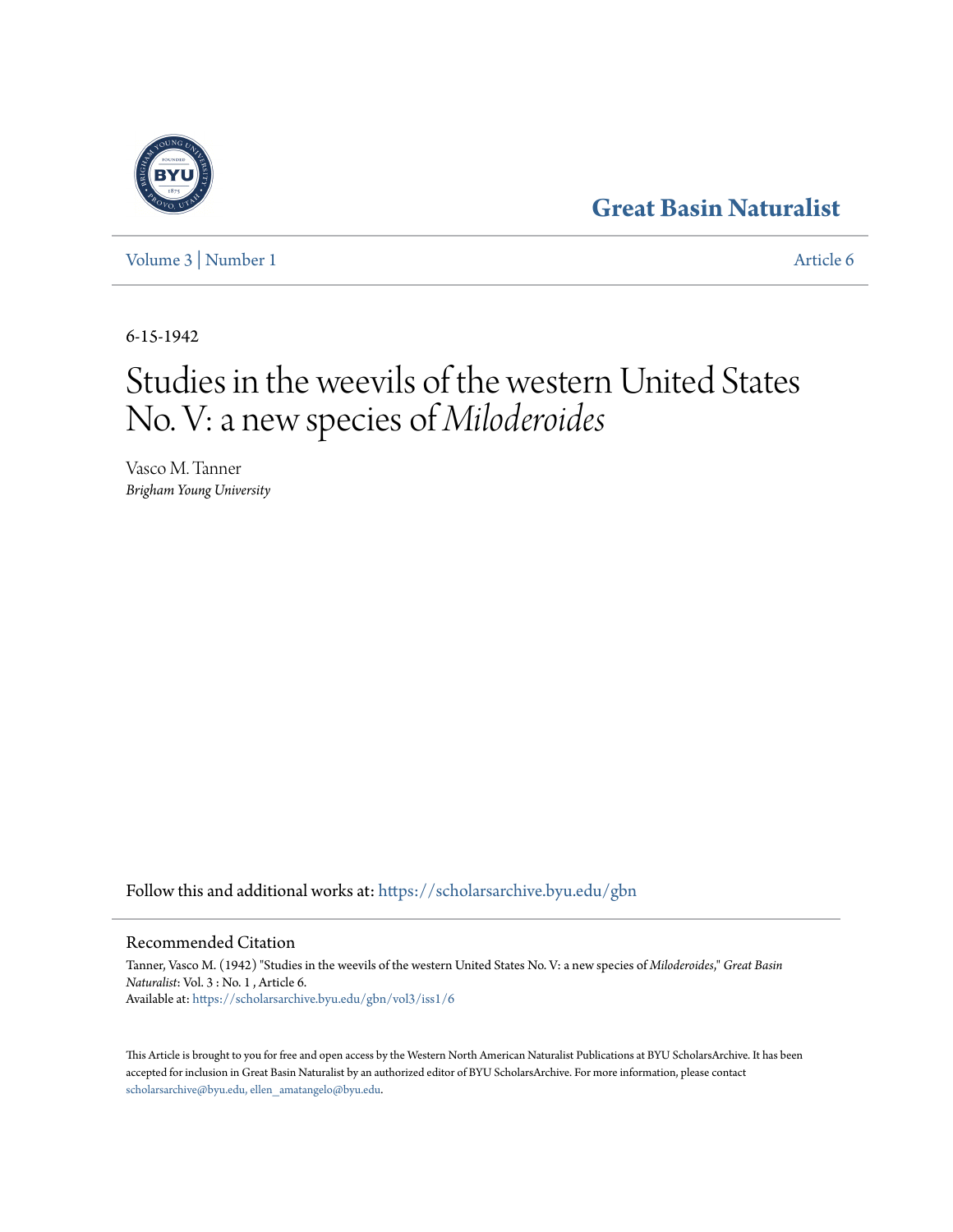## STUDIES IN THE WEEVILS OF THE WESTERN UNITED STATES NO. V: A NEW SPECIES OF MILODEROIDES<sup>(1)</sup>

#### VASCO M. TANNER Professor of Zoology and Entomology Brigham Young University

#### Miloderoides vandykei Tanner, new species

i-EMALE: Body robust, oblong, black, antennae club golden brown, vibrissae and setae yellowish brown, imbricate scales, white, black and brown interspersea, without a sheen which gives the body a dull appearance. Head one third longer man the prothorax ; rostrum broad, the width two thirds the length, flattened above, with parallel sides, pronounced basal constrictions and with a well detined median longitudinal groove which is not covered with scales. The rostral sulcus terminates in a well developed frontal fovea. The subapical area slightly de pressed and angular; the scrobes deep, terminating below the eyes which are sligntly ovalute, black and prominent, the scape reaches beyond the middle of the eye. The first joint of the funiculus is longer than the third and fourth joints; the club is received in the cupped seventh funicular segment. Prothorax wider than long, (2.1 mm. : 1.9 mm.), the greatest width near the apical region; postocular lobes absent, vibrissae long reaching the eye; dorsal area tuberculate cov ered with black scales and brownish yellow setae which arise from the tubercules, lateral portion with a whitish vittae of scales. The elytra widest just before the middle ; the surface flat ; the striation and punctation obscured by the imbricate scales ; the setae are similar in color and length on the rostrum, head, prothorax and elytra. There are two rows of scales on each elytral interval, and these arise in very small punctures. When the scales are removed the surface is black and shining. The setae of some of the males are longer and more dense than that of the females. This along with the expanded third tarsal segment distinguishes the males from the females. The legs are whitish except for the corbel spinules and the ventral tarsal spines which are black and the distal tips of the femora which are covered with black scales. The spinules of the tibial comb are more closely set and slightly longer than in other species of this genus. Before the tibial spine on the anterior leg there are 13 to 17 spinules. All the tibiae are mucronate the ventral surface of the tarsal segments are covered with black spines in the females while the pad on the third segment is slightly silvery in color. The fourth segment is as long as the other three; the claws are widely separated and long.

The female genitalia is distinctive. The valvifer and coxite are not clearly separated, however, the styli are small but distinct. The eighth sternite is a helpful character in practically all the species of this and realted genera. The male genitalia differs from other species in this genus due to the size and shape of the median oriface (No. 2). Total length of the prothorax and elytra is 6.0 mm. to 7.4 mm.

<sup>(1)</sup> Contribution No. 99. Department of Zoology and Entomology, Brigham Young University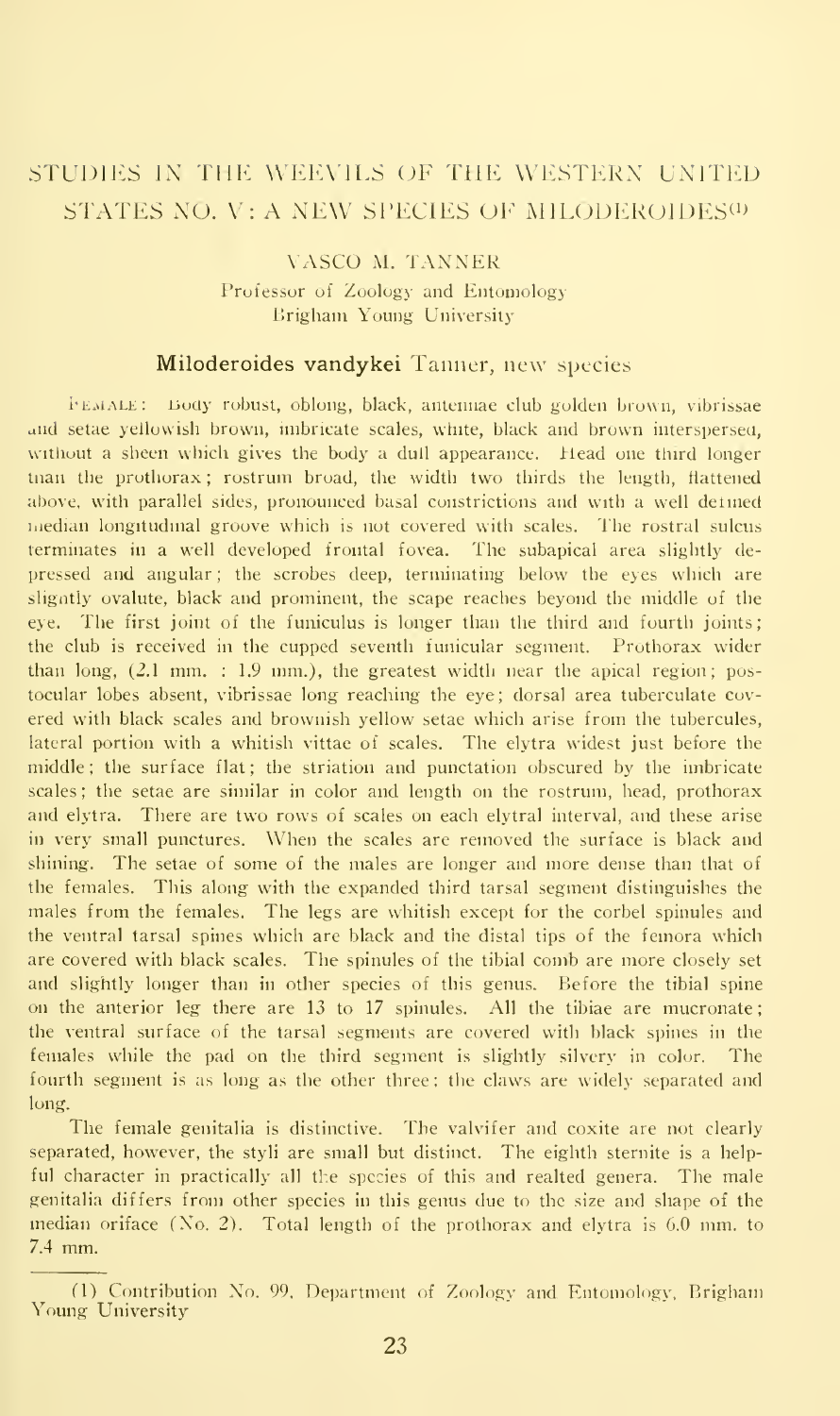MALES: The male is similar to the female except the setae of the elytra are usually much longer and more dense, and the third tarsal segment is expanded and padded with a slightly silvery colored thick setae. The length of the males is 5.6 mm. to 7.0 mm.

Typk Locality: The Virgin River at St. George, Washinglon County, Utah. The holotype, allotype and four paratypes were col lected in 1892 by C. J. Weidt on the Virgin River south of St. George; and four paratypes were collected by Angus M. Woodbury at St. George in 1923. One paratype is being sent to each of the following: Dr. E. C. Van Dyke of the California Academy of Sciences, Mr. P. C. Ting of San Francisco, California, and to Mr. L. L. Buchanan of the U. S. National Museum, Washington, D. C. The remaining seven specimens are in the author's collection at Brigham Young University. The specimens collected by C. J. Weidt were in the Charles Leng collection. <sup>1</sup> am pleased to name the species in honor of Dr. Van Dyke who has done so much to promote the study of Entomology and especially the study of the Coleoptera of the Western United States.

Discussion : In the accompanying illustrations there are drawings of the corbel of the anterior leg of the three species of the genus Miloderoides. Number 3 shows the inner surface of the left corbel of M. vandyki with the tarsus removed. There are 13 to 17 spinules in the distal comb up to the tibial spine, then one or two spinule just below and a little in from the tibial spine, followed by a row of fine long setae and then 4 to 6 close set long spinules in the anterior comb. While the number of spinules are variable in the specimens of this species, there are more than in *maculatus*. In the two specimens of maculatus which <sup>I</sup> have examined the maximum number of spinules in the distal comb is  $10$  and in the anterior comb  $3$  to  $4$  (No. 5). In both of these species the spinules are black and long while in cinereus they are amber colored and most of the distal comb ones are short and blunt (No. 4).

In a previous paper<sup>(2)</sup> a drawing of the female genitalia of M. vandykei was reported as Cimbocera buchanani, due to a mixing of specimens of these two species. This should have been avoided, however, since the genitalia of the two genera are fundamentally different. This has been pointed out by Mr. Ting in his useful paper. $(3)$  In order that <sup>I</sup> may correct this error <sup>a</sup> drawing of the genitalia of buchanani is included in this study. The genital structures of 4 speci-

<sup>(2)</sup> Tanner, Vasco M., 1941. Studies in the Weevils of the Western United States No. TV: A New Species of Cimbocera. Great Rasin Nat. Vol. II, No. 1, pp. 29-32.

<sup>(3)</sup> Ting, P. C, 1940. Revisional Notes Concerned with Cimbocera and Related Genera. Bull. So. Calif. Acad. Sci., Vol. 39. Part 2. pp. 128-157.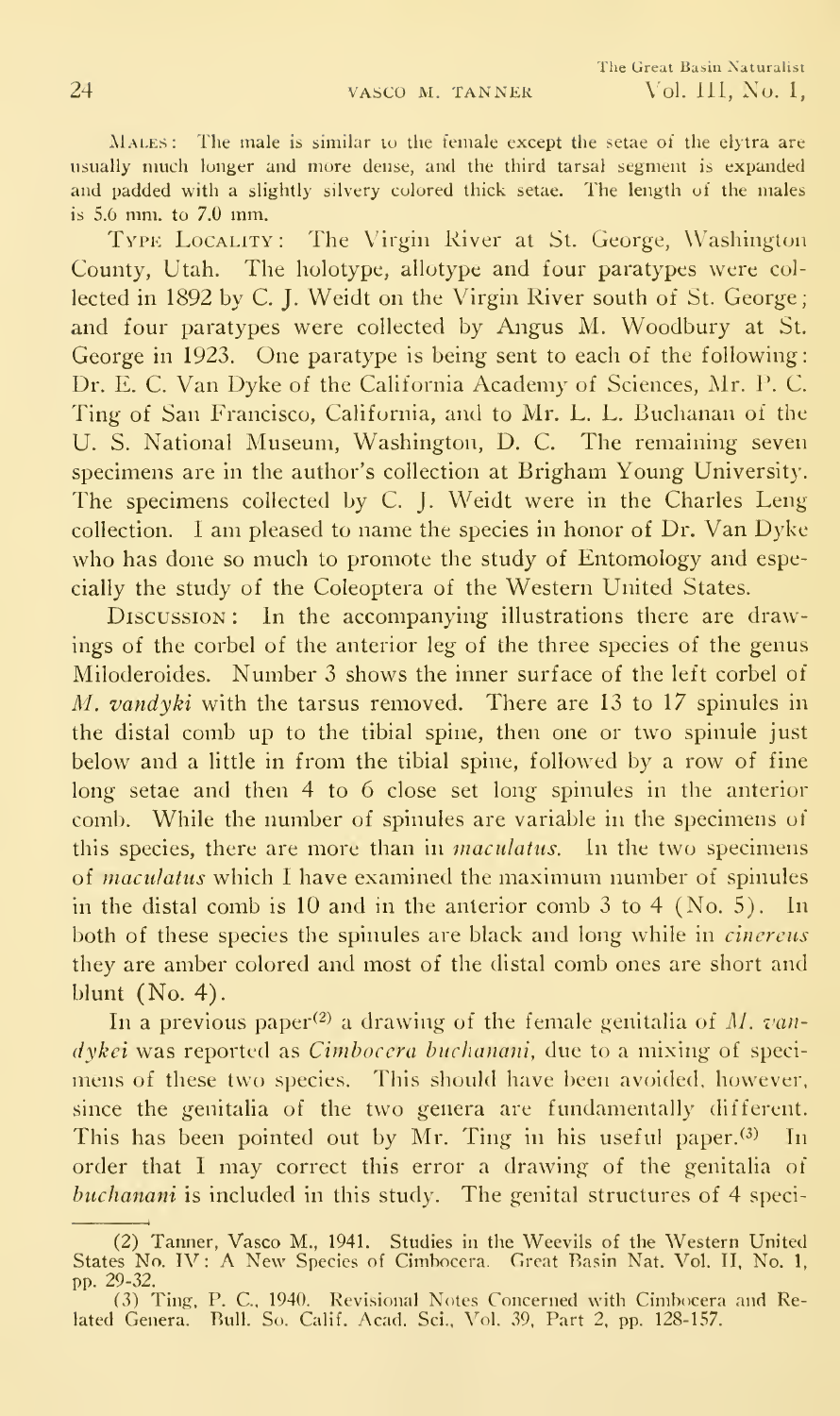mens have been studied. <sup>1</sup> now have 18 specimens of buchanani in the collection. These are from San Maroial. New Mexico (1 paratype from Mr. Ting); Santa Fe, New Mexico  $(1)$ ; El Paso, Texas (12) from the Charles Leng Collection) ; Peach Springs, Arizona (2 from Leng Collection) ; and Grand Junction, Colorado (2).

The structures which I have called the styli in  $C$ . buchanani and pctersoni are considered as extensions of the coxites by Ting. From my observation of these structures they seem to be movable distinct structural units. In buchanani it appears that there is a baculum ex tending from the base of the stylus into the coxite. This in some specimens seems to be continuous with and a part of the coxite. By making a glycerine mount of these structures and studying them under <sup>a</sup> compound microscope these structures may be more readily observed. Here we have a different type of stylus to that found in



Figure I. (1) Ventral view of the female genitalia of Miloderoides vandykei; (2) Male genitalia of *M. vandykci*; (3) Anterior corbel showing spinules of the distal and anterior combs of M.  $vandykei$ ; (4) spinules of the combs on the anterior tibia of *M. cinereus* ; (5) some of *M. maculatus* ; (6) and (7) ventral and<br>lateral view of the female genitalia *Cimbocera huchanani*. sty—stylus ; vf—valvi-<br>fer : 8ths—eighth sternite ; spi 8—eighth spinacle ; c ninth sternite ; au—anus ; <sup>v</sup>—vulva.